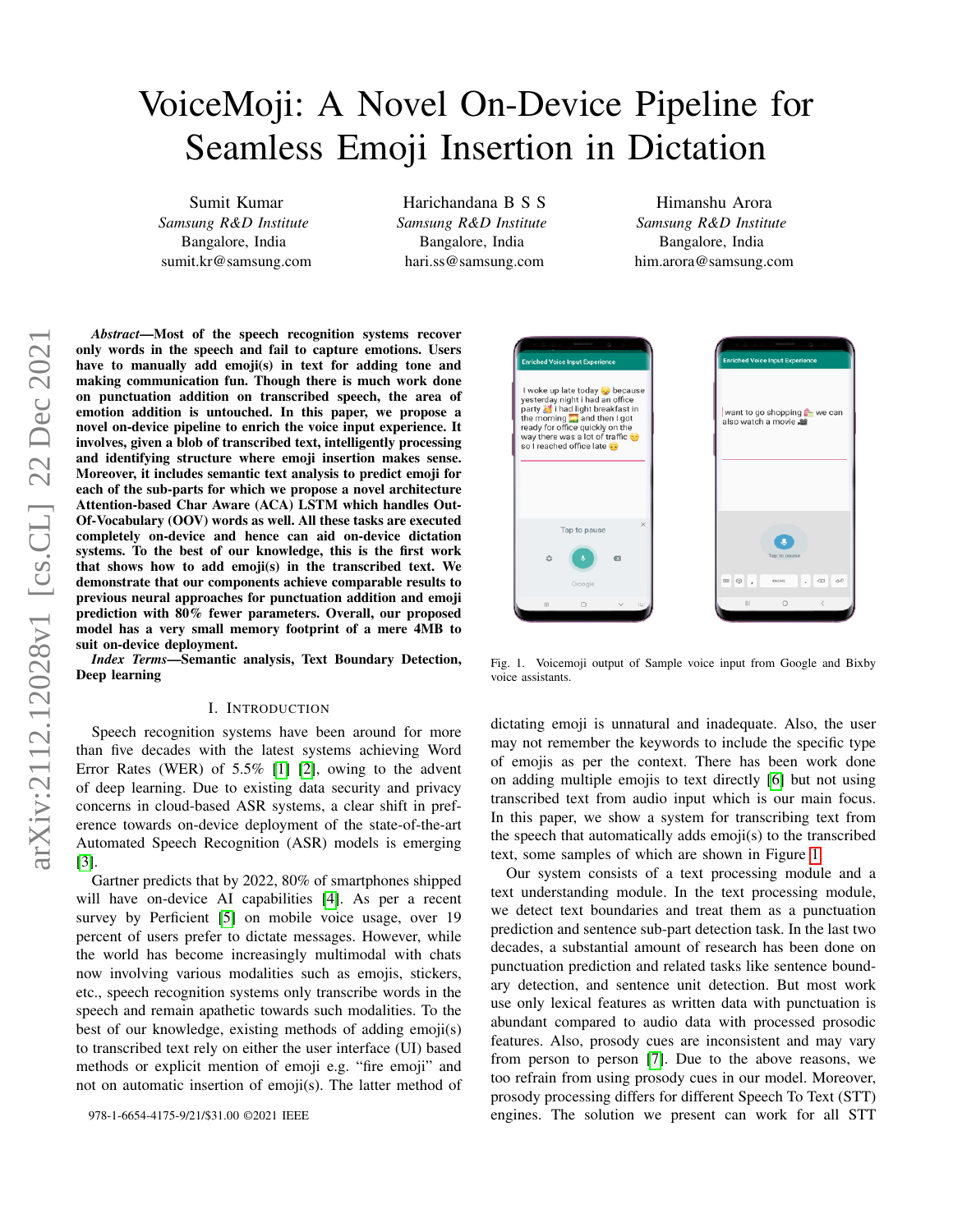engines as it works on the textual output of the engine.

In the text understanding module, we predict emoji(s) for the sentence sub-part(s) and render an emoji-rich transcribed text. Emojis are used everywhere from social media to chatting apps. While speech recognition systems reduce the typing need of a user, they do not provide the user with a completely hands-off experience that these systems were originally intended for. Our system serves the user's need of adding emotion to text, thus creating a truly hands-off experience for the user. Our contributions can be summarized as follows:

- We propose a novel on-device pipeline for adding emoji(s) in transcribed text. To the best of our knowledge, this is the first on-device system for emoji addition in transcribed text.
- We train a compact on-device emoji boundary detection model and present experimental evaluations and comparisons.
- We present a compact on-device emoji prediction model and demonstrate competitive results with 80% fewer parameters.

#### II. BACKGROUND

#### *A. Sentence Boundary Detection*

Recovering sentence boundaries from speech and its transcripts is a core task for speech recognition as it is essential for readability and downstream tasks. Most research focuses on using either prosodic [\[8\]](#page-5-7) features or lexical cues [\[9\]](#page-5-8) [\[10\]](#page-5-9), but most state of the art results were achieved using both prosodic and lexical information [\[11\]](#page-5-10) [\[12\]](#page-5-11). Recent work of [\[13\]](#page-5-12) gives the state-of-the-art performance on predicting punctuation. They use transfer learning on pre-trained BERT embeddings [\[14\]](#page-5-13) and train a Bi-LSTM with a linear CRF classifier on top of these embeddings. All these researches focus mainly on detecting punctuation in the transcribed text, unlike our task. For adding emoji(s) in transcribed text for emoji prediction, we require detecting sentence sub-parts as well along with sentence boundaries. Moreover, most of these works are server-based and do not focus on latency and memory, two important metrics for on-device performance evaluation.

# *B. Emoji Prediction*

Emoji prediction is an essential feature of almost all modern keyboards. The first modern work of emoji prediction was presented with Deepmoji [\[15\]](#page-5-14) architecture. However, despite its phenomenal accuracy in predicting emoji(s), it is too large to be deployed on-device. More recently, [\[16\]](#page-5-15) presented a federated learning framework of predicting emoji(s) ondevice, with the model trained on user data where they use CIFG. While this helps in user personalization and prediction with out-of-vocabulary (OOV) words, it presents its challenges of network availability, security breaches as showcased by [\[17\]](#page-5-16). The state-of-the-art (SOTA) benchmarks [\[18\]](#page-5-17) show that BERT-based [\[19\]](#page-5-18) models largely outperformed the other existing [\[15\]](#page-5-14) architectures. But these models are not suitable for devices where memory footprint and response time are constrained. Recently there has been ongoing research to reduce the memory footprint of BERT [\[20\]](#page-5-19), but still, the model size is around 100 MB and hence we do not consider the same for our evaluation. In this paper, we present a memory-efficient emoji prediction model that requires zero network usage and is completely on-device, preventing any data privacy issues. Also, we handle OOV words by the combination of character and word embeddings.

# III. PROCESSING PIPELINE

<span id="page-1-1"></span>Figure [2](#page-1-0) shows an overview of the processing pipeline. The individual components in the pipeline are discussed in detail below. Since there is no open dataset to evaluate the complete pipeline: Emoji Boundary Detection + Emoji prediction on transcribed text from the audio input, the procedures described in this paper are applied to a set of over 10000 samples collected from 10 individuals' chat annotated by 10 experts from different backgrounds and age groups to include diversity. These samples being actual user data provide a meaningful evaluation of the solution developed. Apart from this, for training and benchmarking individual modules, various open-source datasets in conjugation with our custom dataset are used, details of which are provided in the respective modules. We considered using the SemEval dataset [\[21\]](#page-5-20). But this includes tweets that contain one and only one

<span id="page-1-0"></span>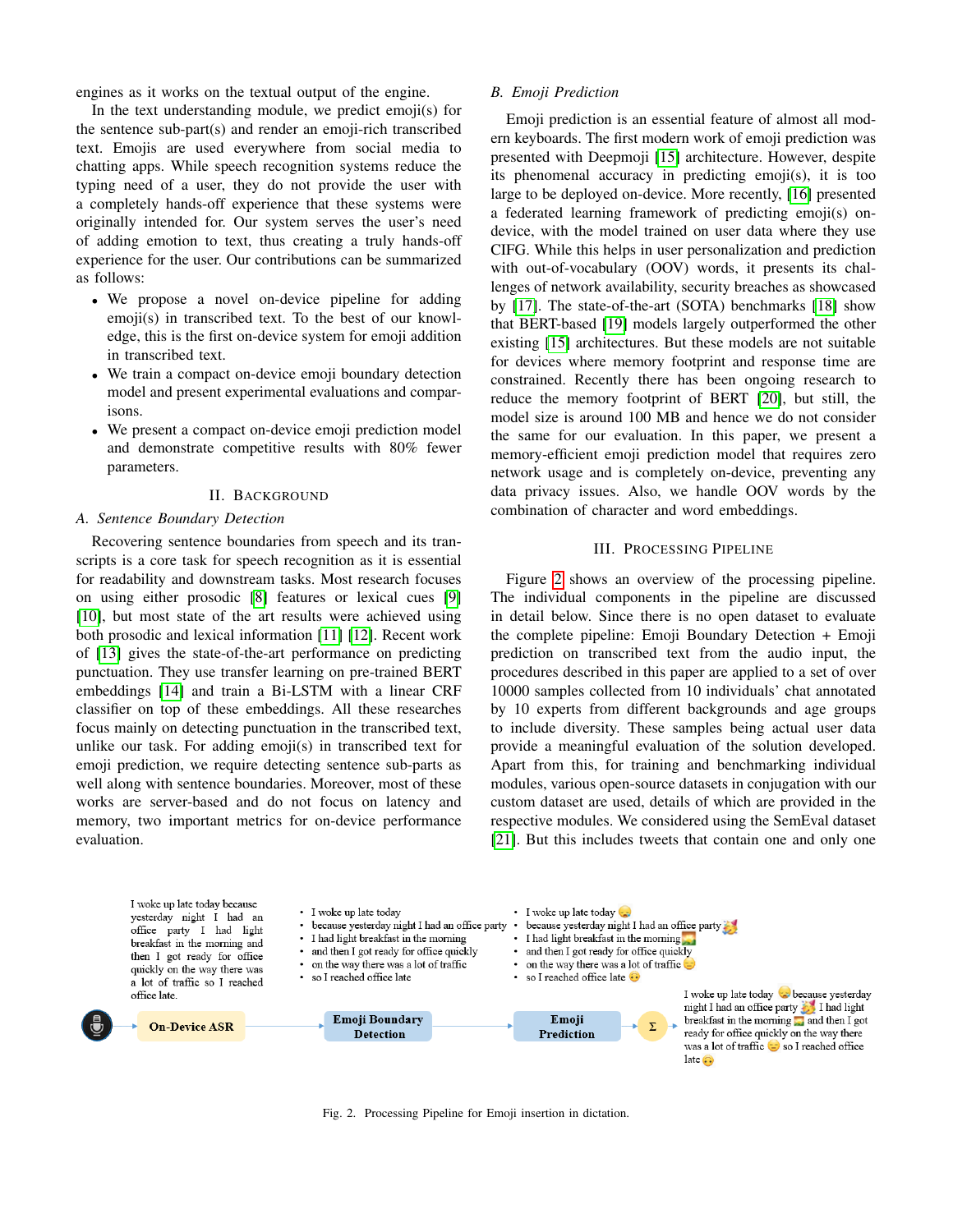emoji, whereas our main focus is to predict multiple emojis in-between as well.

# <span id="page-2-3"></span>*A. Text Processing : Emoji Boundary Detection*

The emoji boundary detection module identifies where to predict emoji(s) in a given transcribed text. For this purpose, we identify two major categories of boundaries. Emoji can either be predicted at the end of a sentence or within a sentence when a sub-part is detected.

For this task, we use CNN/DM dataset [\[22\]](#page-5-21) for training the model. We have chosen this dataset as it has an MIT license, making it ideal for unhindered research. Though we can detect sentence boundaries by identifying punctuations of type  $\lq$ .  $\lq$ ?, etc., but we need to identify sub-parts in a sentence as well since emoji may be needed to be inserted even if there is no sentence boundary (as shown in the examples in Figure [3\)](#page-2-0). We use the Open NLP part-of-speech (POS) tagger [\[23\]](#page-5-22) to identify these sub-parts.

Our emoji boundary detection task doesn't require all the labels in a standard POS tagger. Since our task focuses on splitting a sentence into meaningful sub-parts, we experimented with fewer tags without losing the context of the sentence. There is a list of 36 POS tags in the Penn Treebank Project [\[24\]](#page-5-23). For splitting a sentence into meaningful subparts, we recognize and use a subset of these tags for our task. We use CC (coordinating conjunction), IN (subordinating conjunction), WP (Wh-pronoun), WP\$ (Possessive whpronoun), and WDT (Wh-determiner) tags.



<span id="page-2-0"></span>Fig. 3. Sample results with and without pre-processing with POS tags

The POS tagger is then used to prepare the CNN/DM dataset for emoji boundary detection. This involves processing the dataset using a POS tagger to determine subparts in the sentence. This is done as we observe that more valid boundaries get detected after using POS tagger in preprocessing as clearly shown in Figure [3](#page-2-0) and thus improving the user experience significantly. Further, we convert each article from the resulting POS processed dataset to samples of size 6 words, as we found this to give optimal results after thorough experimentation the results of which can be seen in Figure [4.](#page-2-1) This is done by sliding the window of size 6 by one word at a time. We add padding at the start and the end of the article to make sure the boundary is predicted for the starting and ending words as well. The labels are then determined based on if there is a boundary after the 4th word of each sample. 'True' represents the presence of boundary and 'False' represents absence.

We train a CNN-based model on the processed CNN/DM dataset for emoji boundary detection with a vocabulary size of 20K. This model consists of an embedding layer (pre-trained glove embedding), 1D convolutional layer (with 512 filters, kernel size of 3, and dilated by a factor of 2), Max pooling layer with pool size 2, 'Flatten' layer which is then followed by a 'Dense' layer. We use dilated CNN as they cover a larger receptive field without loss of context, which is faster and also better performing [\[25\]](#page-5-24). The model architecture is shown in Figure [5.](#page-2-2)



<span id="page-2-1"></span>Fig. 4. Graph between window size and model accuracy



<span id="page-2-2"></span>Fig. 5. Architecture of Emoji boundary detection.

The model takes input samples consisting of six words. The samples are processed before feeding to the model. The pre-processing involves: converting the words to lowercases, separating short forms like (it's, it'll, doesn't, won't, we're, etc.), and removing special characters. This pre-processed data is then sent to the trained model to determine the presence and absence of boundary after each word in the sample. This is based on the output probabilities of the model which is calculated as follows:

$$
P(boundary | i) = sigmoid(y^{out}(i-3, i+2))
$$
  
 $i \in (i, words)$   
(1)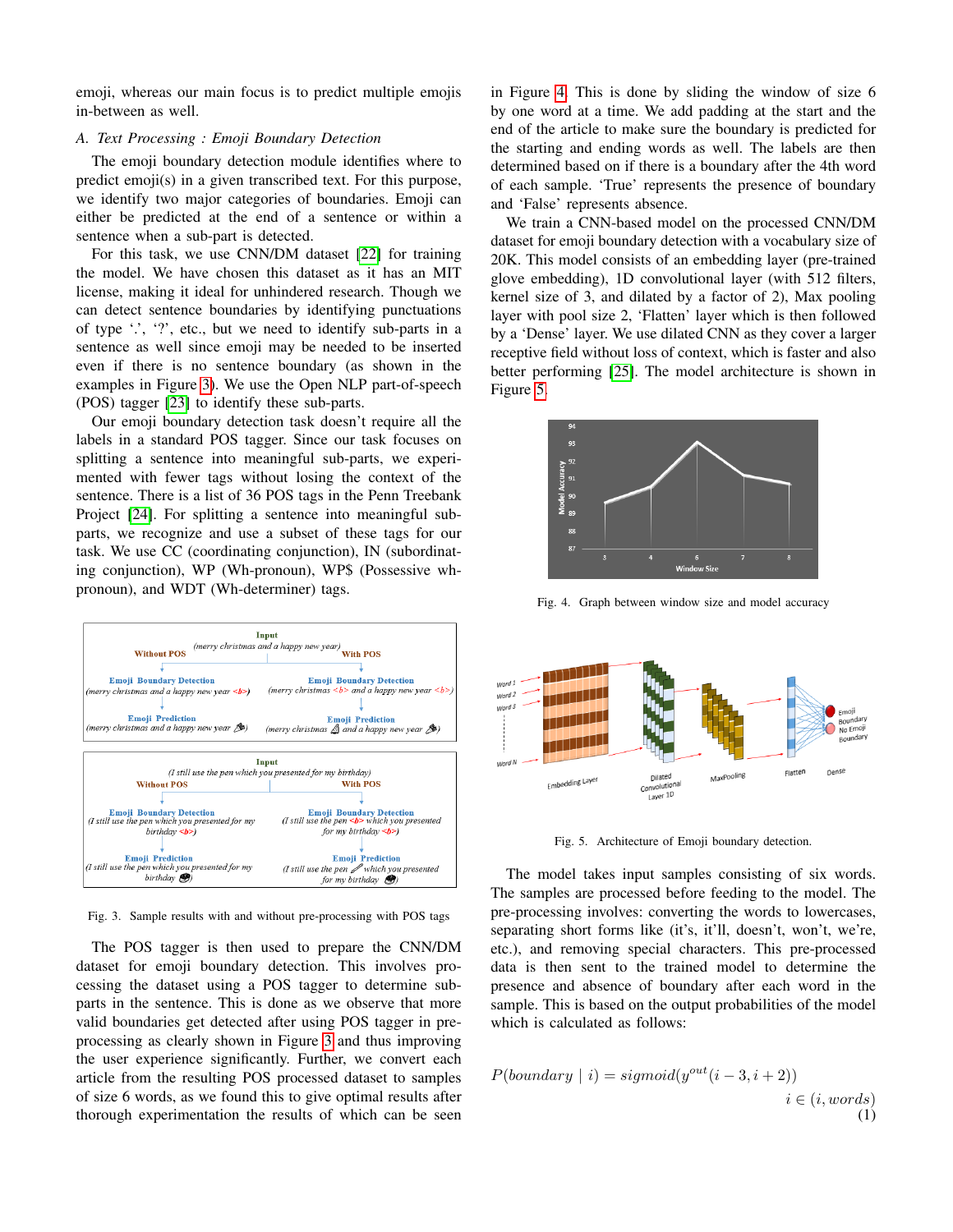TABLE I EMOJI BOUNDARY MODEL PERFORMANCE EVALUATION

<span id="page-3-0"></span>

| Model         | <b>Embedding Dimension</b> | <b>Class Weight Ratio</b> | <b>Size</b> | <b>Precision</b> | Recall | F1 score | Accuracy | <b>Multi-line Accuracy</b> |
|---------------|----------------------------|---------------------------|-------------|------------------|--------|----------|----------|----------------------------|
| <b>CNN</b>    | 100                        | NA                        | 2.15MB      | $90.77\%$        | 87.5%  | 89.10%   | 95.29%   | 93.37%                     |
| <b>CNN</b>    | 50                         | NA                        | 819KB       | $90.02\%$        | 85.75% | 87.83%   | 94.7%    | 92.17%                     |
| <b>BiLSTM</b> | 64                         | 0.15                      | 468KB       | 68.3%            | 91.88% | 78.36%   | 88.51%   | 84.52%                     |
| <b>BiLSTM</b> | 64                         | 0.2                       | 468KB       | 73.27%           | 89.01% | 80.38%   | $90.1\%$ | 87.86%                     |
| <b>BiLSTM</b> | 64                         | 0.25                      | 468KB       | 74.21%           | 85.62% | 79.509%  | 90.01%   | 86.9%                      |
| <b>BiLSTM</b> | 64                         | 0.35                      | 468KB       | 62.91%           | 50.04% | 55.74%   | 82.01    | 84.48%                     |

TABLE II MULTI-SENTENCE VALIDATION SET SAMPLES

#### Input Samples

<span id="page-3-1"></span>I saw one amazing dress today I wanted to buy it so badly but it was so expensive now i regret not getting it I dont think i can make it I am really sorry I have an important meeting with my client I will definitely come next time Hey what did you have for lunch today I had ordered pizza it was delicious

Today was a very busy day for me my boss gave me extra work and I had to complete by evening now i feel like going out for a drink would you like to join me

Where  $y^{out}$  represents the model output logits for token i. The boundary is predicted for the 4th word by considering the previous 3 and the next 2 words to get contextual and semantic information. The output is the probabilities for two labels: boundary present, and not present.

<span id="page-3-2"></span>

| TABLE III                                        |  |
|--------------------------------------------------|--|
| Multi-sentence evaluation results on DailyDialog |  |

| <b>Evaluation Metric</b> | Value (in $\%$ ) |
|--------------------------|------------------|
| Precision                | 94.307           |
| Recall                   | 78.673           |
| F1 Score                 | 86.754           |
| Accuracy                 | 94.81            |

We use scaled loss function to train our model as follows:

$$
Scaled Loss = -\sum_{batchsize} B\{log(y_B^{out})\} + \left\{\frac{N}{M}(1 - B) \times (1 - y_B^{out})\right\}
$$
\n
$$
(1 - y_B^{out})
$$
\n(2)

Where B is the true label for a boundary, N is the number of samples with boundary, M is the number of samples without boundary, and  $y_B^{out}$  is the model output probability for a boundary. The training accuracy of the above model is 93.15% on CNN/DM dataset.

Table [I](#page-3-0) shows the results of evaluating various architectures using the validation set (mentioned in Section [III\)](#page-1-1) for the task of Emoji Boundary detection. Here, multi-sentence accuracy is the accuracy calculated over test samples consisting of more than one sentence some of which are shown in Table [II.](#page-3-1) Analyzing the results, we use the CNN model with embedding dimension 50 considering model size and performance. As compared to the state-of-the-art BERT-based model [\[13\]](#page-5-12) which has a model size in hundreds of MB, our model size is just under 1MB.

To further ascertain, the efficacy of our model, we benchmarked on the DailyDialog dataset [\[26\]](#page-5-25), shown in Table [III.](#page-3-2) We extracted multi-sentence dialogues (dialogues having more than one subpart which is determined by both punctuations and POS tags) specifically, as sentences with just one subpart carry no significance for our use case. Despite the small number of parameters, our model performs well and it is noted that while our model may miss some possible boundaries, it has high precision in the ones that it predicts which is more valuable over recall for our task. Since it's a bad user experience if the user has to correct the system offered predictions.

To deploy on-device, we convert the frozen model (of size 3.5MB) to tflite using TocoConverter [3] and reduce the size of the model using the OPTIMIZE FOR SIZE option. This results in a model size reduction of 75% (Final model size: 819KB). We use this model for on-device inferencing. Standalone execution of this model on-device uses 10MB of RAM and takes an inference time of ∼4ms for 10 words.

# <span id="page-3-3"></span>*B. Text Understanding : Emoji Prediction*

After identifying the emoji boundary, we predict emoji(s) for each subpart. We present IdeoNet modeling which deals with semantic analysis of user text to suggest relevant emoji(s). For building semantic IdeoNet, we experimented with different classification models trained on the Twitter corpus [\[27\]](#page-5-26).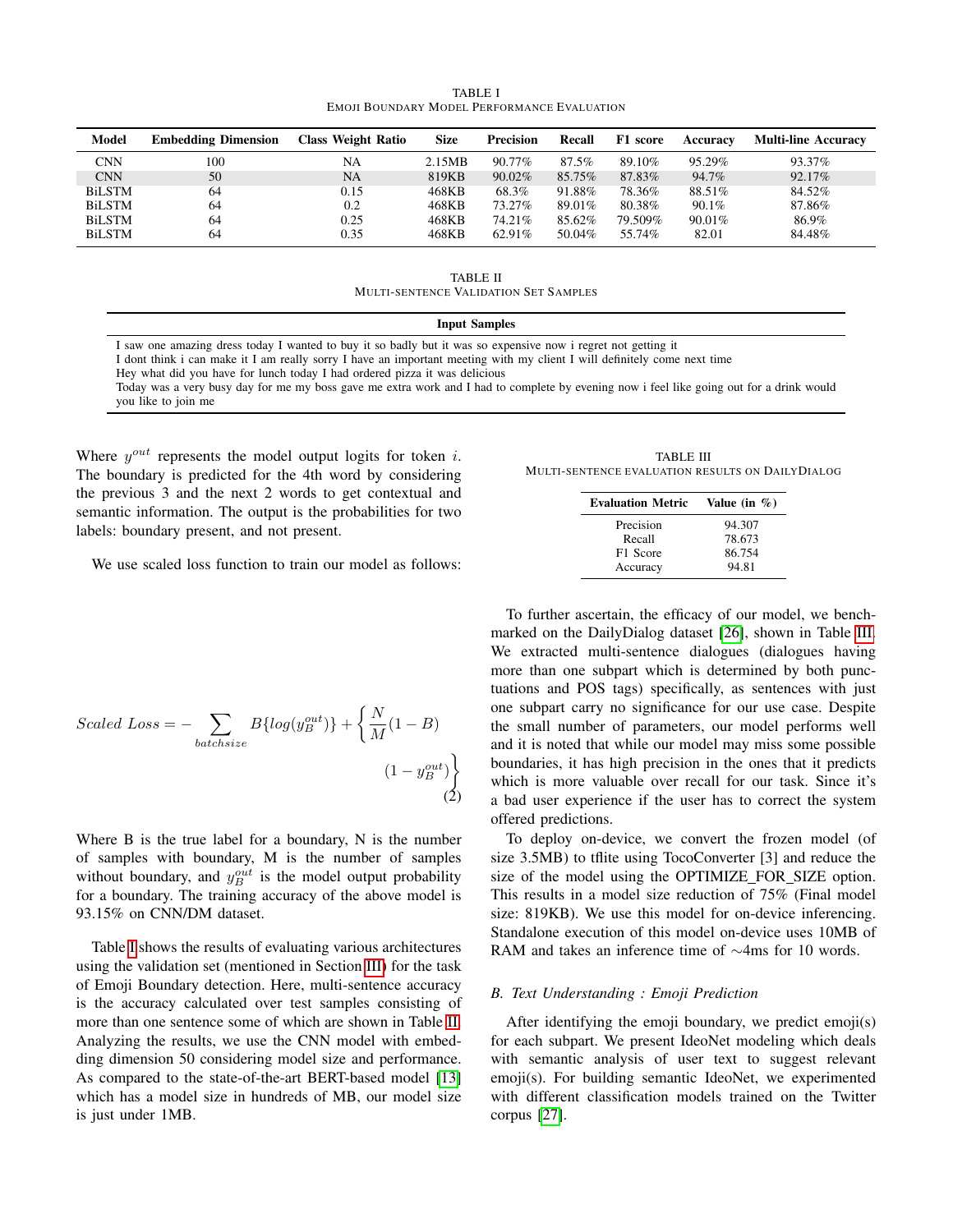<span id="page-4-1"></span>

| Model                 | <b>Top 1 Accuracy</b> | Top 5 Accuracy |       | F1 score No. of parameters |
|-----------------------|-----------------------|----------------|-------|----------------------------|
| Bag of Words          | 12.5%                 | 27%            | 11.20 | 3.2M                       |
| LSTM (Char Embedding) | 17.2%                 | 36%            | 14.71 | 0.2M                       |
| LSTM (Word Embedding) | 18.7%                 | $40.5\%$       | 15.89 | 4.2M                       |
| <b>ACA LSTM</b>       | 20.1%                 | 42.7%          | 16.43 | 4.3M                       |
| DeepMoji              | 22.8%                 | 44%            | 17.14 | 22.4M                      |

TABLE IV EMOJI PREDICTION MODEL PERFORMANCE EVALUATION

TABLE V ON-DEVICE MODEL PERFORMANCE

<span id="page-4-2"></span>

| Model                                                                   | <b>RAM (MB)</b> | <b>ROM</b> (MB) | <b>Model Initialization time</b> | <b>Inference Time</b>   |
|-------------------------------------------------------------------------|-----------------|-----------------|----------------------------------|-------------------------|
| Emoji boundary (CNN)                                                    |                 | 0.819           | 10ms                             | 0.4 <sub>ms</sub> /word |
| Emoji prediction                                                        |                 |                 | 250ms                            | 0.8 <sub>ms</sub> /word |
| Emoji in Dictation Solution (Emoji boundary $(CNN)$ + Emoji prediction) |                 | $\sim$ 4        | 260ms                            | .25ms/word              |

TABLE VI FUTURE ENHANCEMENTS FOR VOICEMOJI

<span id="page-4-3"></span>

| Input                                         | <b>Expected Output</b>                                                       | Voicemoji Current Output                                                     |  |  |
|-----------------------------------------------|------------------------------------------------------------------------------|------------------------------------------------------------------------------|--|--|
| because it was raining i came late to office  | because it was raining [rain emoji] i came late to<br>office [office emoji]  | because it was raining i came late to office [office]<br>emoji]              |  |  |
| i came late to office because its was raining | i came late to office [office emoji] because its was<br>raining [rain emoji] | i came late to office [office emoji] because its was<br>raining [rain emoji] |  |  |
| do you really think i am happy                | do you really think i am happy [sarcastic emoji]                             | do you really think i am happy [happy emoji]                                 |  |  |
| yesterday is mine birthday                    | yesterday was my birthday [cake emoji]                                       | yesterday is mine birthday [cake emoji]                                      |  |  |

We explore various deep learning approaches which involve a baseline LSTM model using an attention mechanism with skip connections. Further, we optimize the baseline by analyzing the impact of parameter reduction on model performance and accuracy. However, none of the approaches yielded satisfactory accuracy due to the presence of Out of Vocabulary (OOV) words.

We propose a novel architecture Attention-based Char Aware (ACA) LSTM for generating a lightweight model to handle OOV words. This model uses CNN for learning char level embedding such that similar representation is learned for phonetically similar words. Also, both semantic and orthographic information is preserved by aggregating Charlevel and Word representation using the attention mechanism.

The Model consists of embedding layer - size 16 (custom embedding trained along with the model with the same corpus), Convolutional layer - size 30 (Kernels: 5,10,15 of width 1,2,3 respectively), Attention Layer - size 46 (word Embedding + CNN), LSTM Layer1 (128 nodes), LSTM Layer2(128 nodes), Attention Layer - size 302 (concatenating output of Attention layer 1, LSTM Layer 1 and 2 ), Softmax class with 64 labels (Frequently used emojis) as illustrated in Figure [6.](#page-4-0)

We evaluate the approaches discussed above on the Twitter dataset ( ∼20K sentences) for the Emoji prediction task. Table [IV](#page-4-1) shows that with ACA LSTM, we achieved comparable accuracy to DeepMoji [2] with an ∼80% lesser parameters.



<span id="page-4-0"></span>Fig. 6. ACA LSTM Architecture

#### IV. RESULTS

We evaluate performance both individual component-wise (explained in Section [III-A](#page-2-3) and Section [III-B\)](#page-3-3) and of the pipeline.

To validate the complete pipeline, since there is no open dataset for this as explained in Section [III,](#page-1-1) we crowdsource the validation data of 50000 chat messages. From this, the messages where emoji is used are retained, reducing the total number of messages to ∼10000. Dictation output only presents dictionary words, thus we pre-process the samples collected to remove redundant data and special characters such as digits, \$, etc. Also, we remove code-switched chat messages (that consist of words from non-English language but written using English letters). We expand various chat short forms using a script. For example, "gn" is expanded to "good night".

We use the Samsung A50 smartphone model (Android 9.0, 6GB RAM, 64GB ROM, Samsung Exynos 7 Octa9610) to experiment and measure on-device performance, the results of which are shown in Table [V.](#page-4-2) Overall solution accuracy is